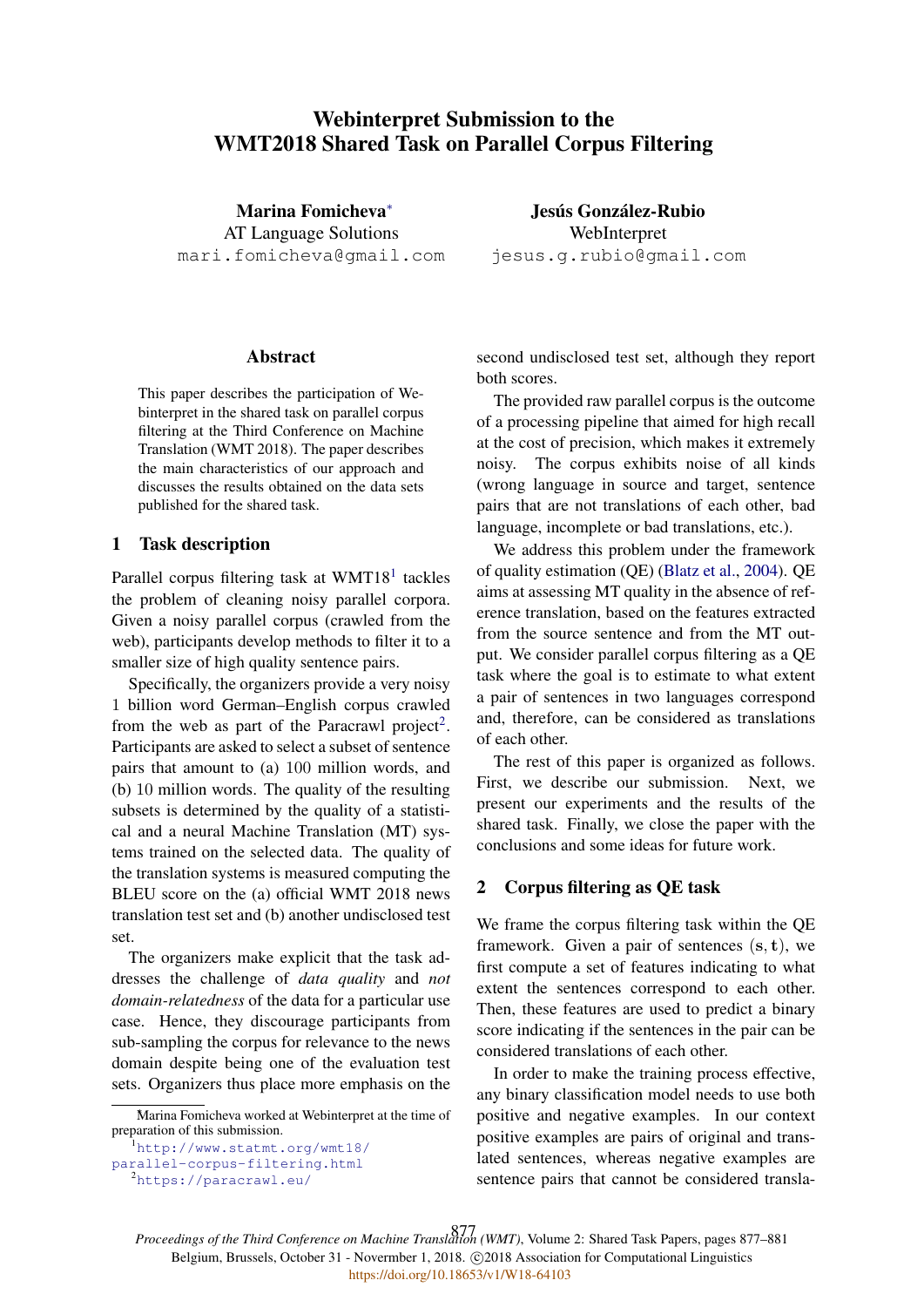tions of each other. Positive examples can be easily obtained from clean parallel corpora, and, while there is no explicit corpus with negative examples, these can be generated on demand.

We use the confidence score from our binary classifier as the final score for our submission to the shared task. As described in the previous Section, based on this score, the sentence pairs in the original noisy corpus provided by the organizers will be sorted and then the first N pairs will be selected and used to train the MT systems.

Note that this approach may be sub-optimal since it considers each individual pair of sentences in isolation from the rest. In exchange for this, we end up with a much more efficient method, linear in the size of the noisy data.

Next, we describe in detail the features we used for our submission (Sec. 2.1), the process we followed for generating negative examples (Sec. 2.2) and the classification model we chose (Sec. 2.3).

# 2.1 Features

We use a rich variety of features intended to capture what it means to be an adequate training pair of sentences. For simplicity, we split them into three categories.

Adequacy These features measure how much of the meaning of the original is expressed in the translation and vice versa. We use probabilistic lexicons with different formulations of word alignment to estimate the extent to which the words in the original and translated sentences correspond to each other.

• *Average Max lexical probability (2 f.)*: originally proposed by (Ueffing and Ney, 2005) for word-level QE. It measures the average maximum probability of translation for each word in the sentence. We apply it in both source-to-target and target-to-source directions. Formally, source-to-target is given by:

$$
\frac{1}{n}\sum_{1}^{n}\max_{j=0}^{m}P(t_i \mid s_j)
$$

where the source word  $s = s_1 \dots s_m$  has m words, the target sentence  $\mathbf{t} = t_1 \dots t_n$ has *n* words and the word  $s_0$  indicates the NULL word (Brown et al., 1993). For targetto-source, source and target words swap their roles.

• *Cross-entropy (2 f.)*: proposed by (Xu and Koehn, 2017), it measures a "distance" between the sentence pairs based on a bag-ofwords translation model. Specifically, the "distance" is measured as the cross-entropy between the bag-of-words of the actual sentence and the bag-of-words estimated from the other sentence in the pair via the probabilistic lexicon. We apply it in both sourceto-target and target-to-source directions.

Fluency This type of features aim at capturing if the sentences are well-formed grammatically, contain correct spellings, adhere to common use of terms, titles and names, are intuitively acceptable and can be sensibly interpreted by a native speaker. We use two different features, both based on language models:

- *Language model score (2 f.)*: given language models for the source and target languages, we use as features the log probability of each sentence in the pair computed with the corresponding model.
- *Perplexity (2 f.)*: is measured as the inverse probability of the sentence normalized by its number of words. Again, we apply it to both source and target sentences in the pair.

Shape features These features can be seen as an extension of adequacy since they measure the mismatch between the frequency of different tokens between the two sentences in the pair; these features are quite commonly used in the QE literature, (Specia et al., 2015) *inter alia*.

- *Counts (8 f.)*: count of words, numbers, alphanumeric tokens, and punctuation in both source and target sentences.
- *Jaccard index (4 f.)*: metric that measures the similarity and diversity of the sets of tokens between the source and target sentences. Formally it is defined as:

$$
\frac{\mid A \cap B \mid}{\mid A \cup B \mid}
$$

where  $A$  and  $B$  are the set of tokens of the source and target sentences respectively. We apply it to words, numbers, alphanumeric tokens and punctuation.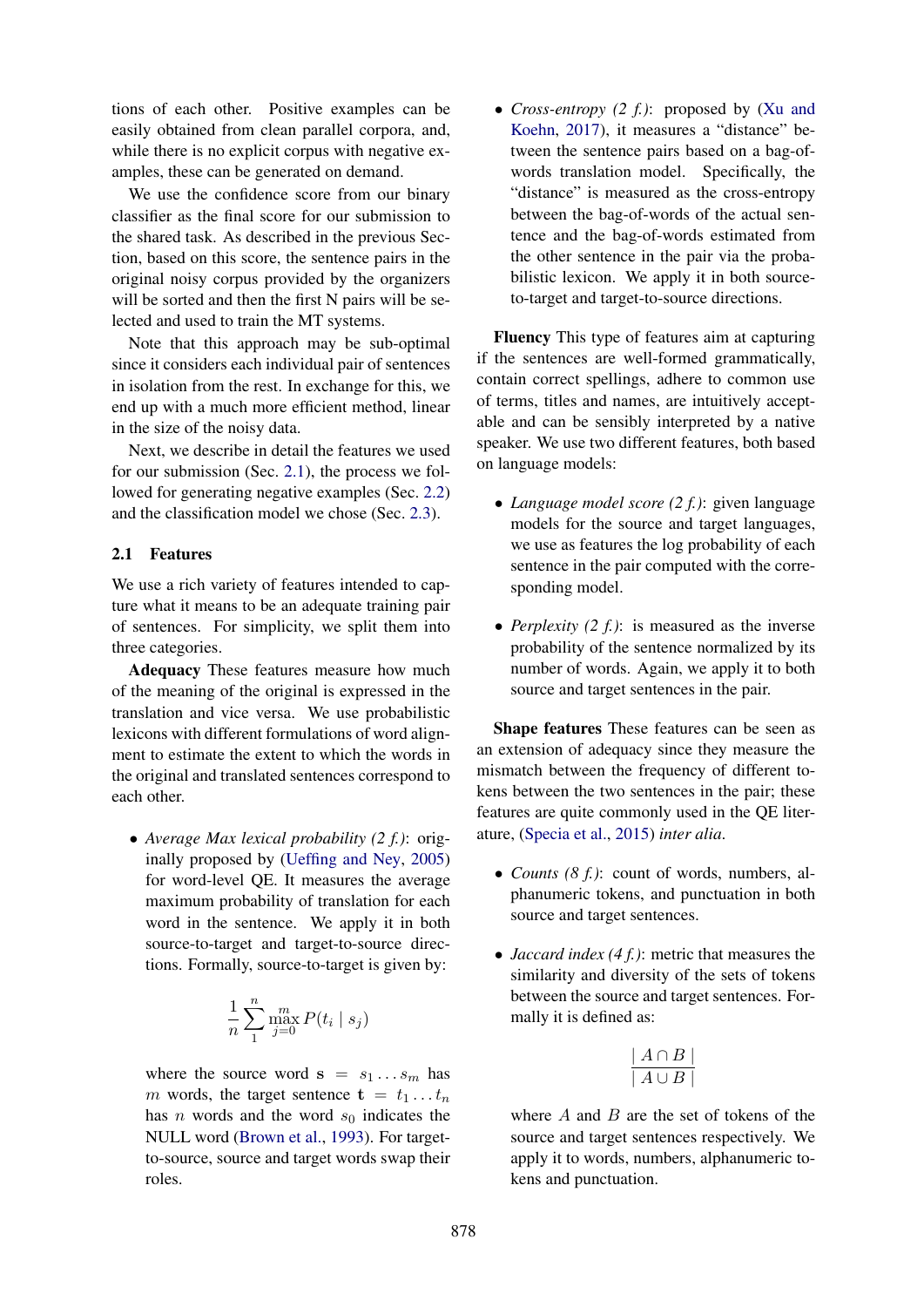- *Counts difference (16 f.)*: we compute four metrics from the counts of tokens: the ratio in both directions, the absolute difference, and the absolute difference normalized by the maximum number of tokens of both sentences. Each of these metrics is applied to four different types of tokens: words, numbers, alphanumeric tokens and punctuation.
- *Specific punctuation (12 f.)* same as the previous features, but in this case we only compute the absolute difference and the normalized difference for specific punctuation tokens: dot (.), comma (,), colon (:), semicolon (;), exclamation mark (!), and question mark (?).

# 2.2 Training regime

An important consideration for this task is how to obtain suitable examples to train the classification model. Positive examples are easy to obtain since any clean parallel corpus provide us with plenty of them. Negative examples, however, are not readily available -there exist no collection of "wrong" sentence pairs. Fortunately, they can be easily generated on demand. We mostly followed the approach described in (Xu and Koehn, 2017), perturbing one or both of the sentences in a pair to create a new synthetic pair that by construction constitutes a negative example.

We apply three different perturbation operations when generating negative pairs:

- *Swap*: exchange source and target sentences.
- *Copy*: two copies of the same string. We apply it to both source and target strings.
- *Randomization*: replace the source or target sentence by a random sentence from the same side of the corpus.

As can be seen from above, we focus on the perturbation operations that mess with the correct alignment between the sentences. Thus, we aim at identifying correctly aligned sentence pairs. A complementary approach would be to aim at detecting the actual "quality" of the sentence pair, or, in other words, how valuable a sentence pair is when used for training MT systems. However, this is left for future developments.

#### 2.3 Classification model

We did some initial experiments testing the performance of different classifiers on the task of distinguishing between actual original-translation sentence pairs and the synthetically generated negative examples (see Sec. 3.2 for details on the data we used). Gradient boosting algorithm (Friedman, 2002) obtained the highest accuracy and, therefore, we used it for our final submission.

Gradient boosting (Gra) is a machine learning technique for regression and classification problems, which produces a prediction model in the form of an ensemble of weak prediction models, typically decision trees. Similar to other boosting methods, it builds the models in a stage-wise fashion and it generalizes them by allowing optimization of an arbitrary differentiable loss function.

# 3 Submission

Next, we describe the tools and the data we exploited for feature extraction, the data used to train the classifier, and the results of our participation in the shared task.

# 3.1 Feature Extraction

We need to generate two types of models to extract our features: probabilistic lexicons and language models. We used the probabilistic lexicons that can be obtained as a sub product of the training of full statistical models. In particular, we used Moses (Koehn et al., 2007) with its default configuration with the News Commentary V13 parallel corpus as provided for the News translation shared task. We used the same corpora to train the language models. For this, we used Kenlm (Heafield et al., 2013) and estimated models of order 5.

#### 3.2 Training the classifier

We also used News Commentary V13 parallel corpus for training the classifier. We generated as many negative examples as positive sentence pairs in the corpus for a total of almost 600k data points. The negative examples were evenly distributed among the three perturbation operations described in the previous section. We used the implementation of gradient boosting classifier from the scikit-learn library<sup>3</sup> to train our model. The model was then applied to each sentence pair in the noisy Paracrawl corpus from the shared task.

<sup>3</sup>http://scikit-learn.org/stable/index. html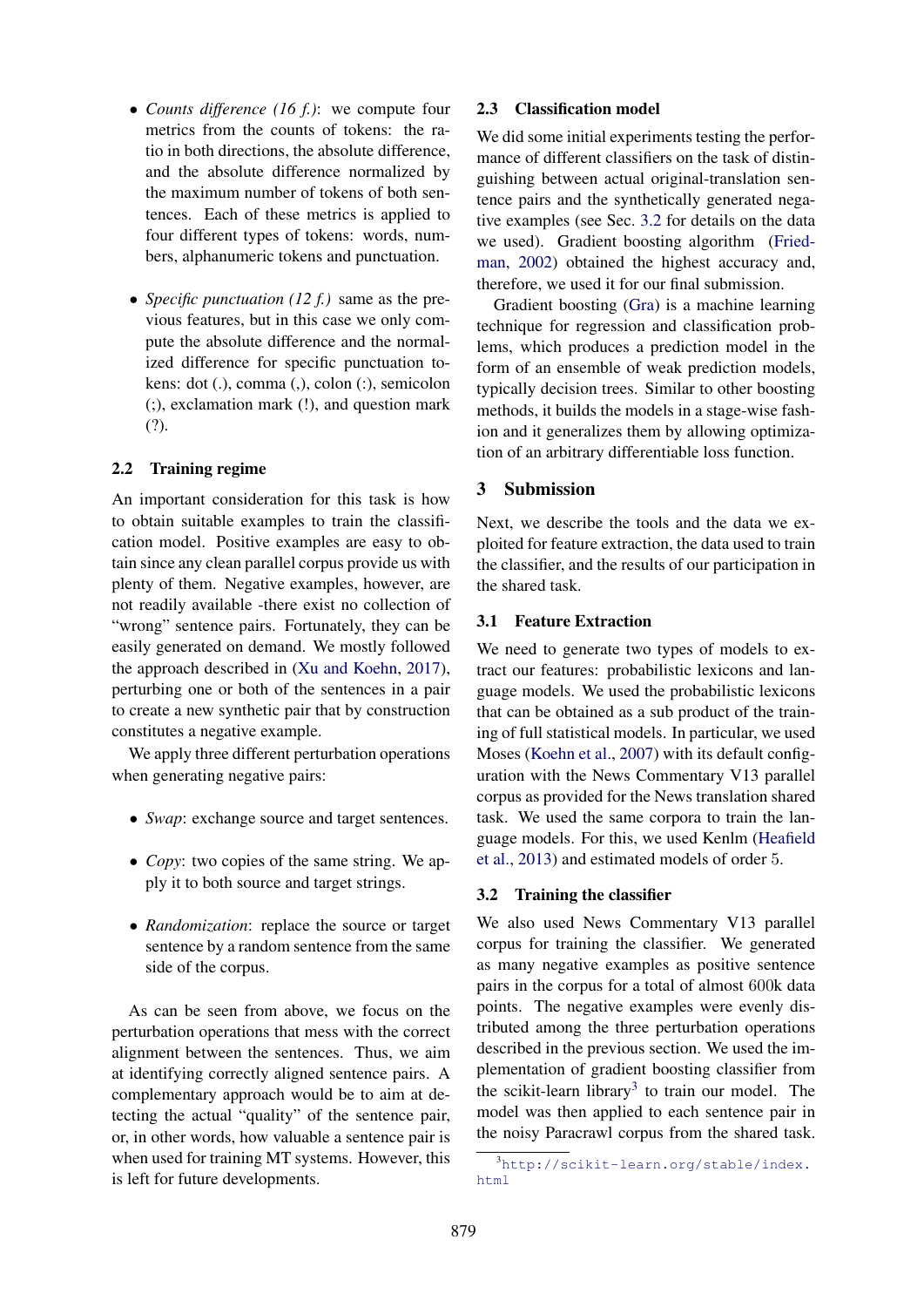We used the probability of the positive class as predicted by the classifier as the final scores in our submission.

We also conducted some initial experiments using the Common Crawl corpus, under the rationale 30.0 that it would be closer to the domain of the noisy  $_{200}$ data from the Paracrawl corpus. However, Common Crawl data has quite a large number of misaligned sentences. To handle this issue we implemented an iterative training process which comprises the following steps: a) train the model using all available data as positive class and synthetically generated data as negative class (see Sec 2.2); b) use the trained model to clean the available data eliminating the sentence pairs assigned to the negative class with a very high probability; c) use the cleaned data to train a new model; d) repeat until no more sentence pairs can be eliminated with a given threshold. An advantage of this approach is that it allows to be less dependent on the quality of the initial training data. However, we had to stop exploring this direction due to time constraints.

#### 3.3 Evaluation and results

Participants in the shared task have to submit a file with quality scores, one per line, corresponding to the sentence pairs on the 1 billion word German-English Paracrawl corpus. Scores do not have to be meaningful, except that higher scores indicate better quality. The performance of the submissions is evaluated by sub-sampling 10 million and 100 million word corpora based on these scores, training statistical (Koehn et al., 2007) and neural (Junczys-Dowmunt et al., 2018) MT systems with these corpora, and assessing translation quality on six blind test sets<sup>4</sup> using the BLEU (Papineni et al., 2002) score.

Figure 1 displays the score of the best submission of each individual participant institution. The top plot shows the results for the 10 million token sub-sampled corpus, and the bottom plot shows the results for the 100 million token corpus. Scores are the aggregation of the BLEU scores of the statistical and neural systems averaged over the six blind test sets.

One first observation we can make is that (almost) all scores are quite close to each other with little variation between them; particularly in the



100M SMT & NMT



Figure 1: Best submission of each participant institution. We display BLEU [%] results stacked for SMT (blue) and NMT (red).

100 million condition. Also, the scores for the statistical and neural systems tend to follow the same pattern. We do not have confidence intervals available which makes difficult to interpret the observed differences between systems. Still, in the case of 100 million tokens sub-sampling, it seems quite clear that all the systems except for the DCU and UTFPR submissions are of the same quality. There is only a 5% relative improvement between the last system of this group and the best submission to the task. Scores are a bit more spread out in the 10 million tokens sub-sampling. This indicates that 100 million sample neutralizes the differences between the data cleaning methods and allows (almost) all systems to reach a theoretical maximum.

Our submission (Webinterpret) scored 22.5 for statistical and 24.8 for neural MT systems on the 10 million tokens sub-sampling, in comparison to the corresponding scores of 24.5 and 28.6 achieved by the best submission. For the 100 million condition, we scored 26.1 and 31.2, in comparison to the best system with the respective scores of 26.5 and 32.1.

<sup>&</sup>lt;sup>4</sup>Tests: newstest 2018, iwslt 2017, Acquis, EMEA, Global Voices, and KDE.